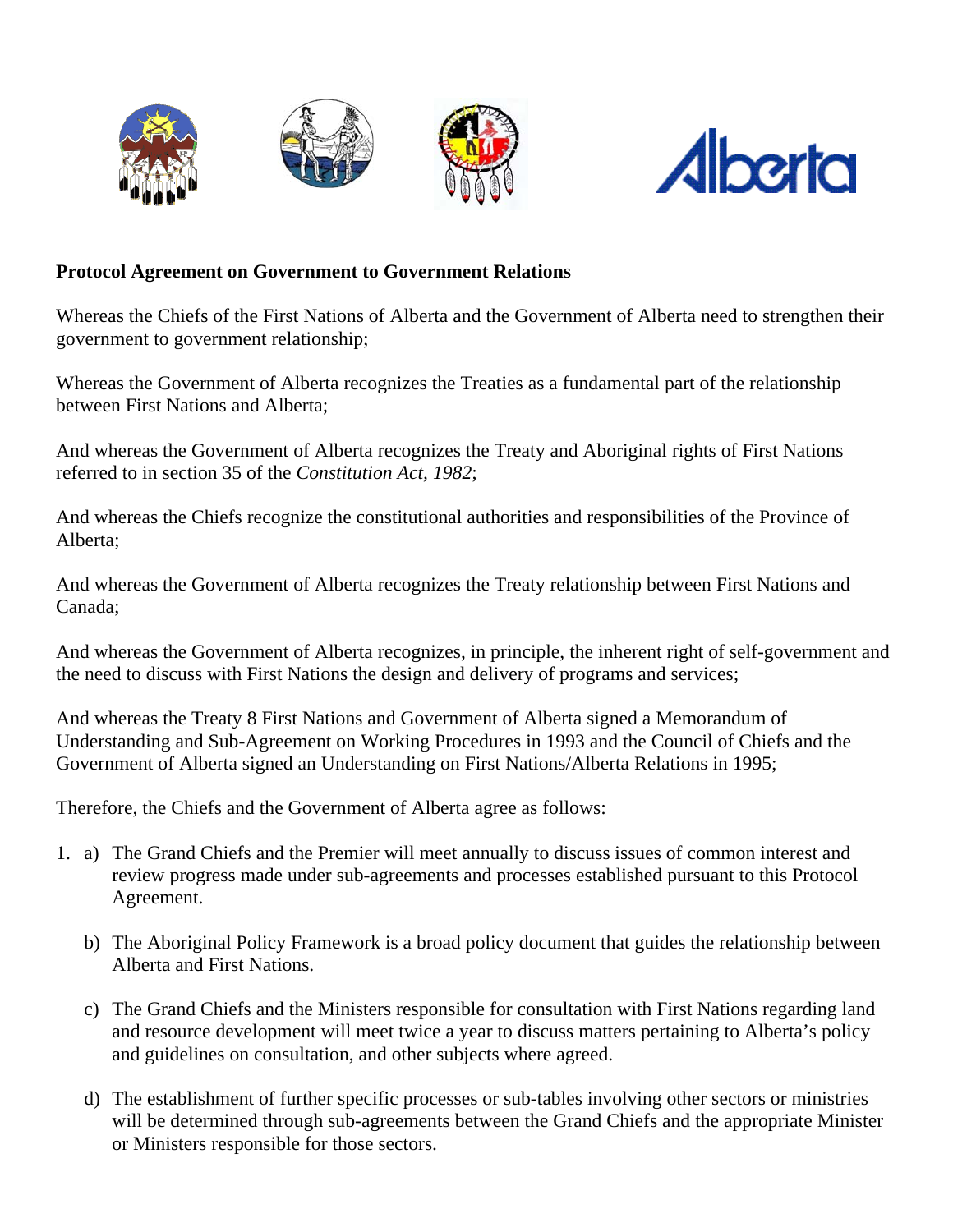- e) Sub-agreements and processes pertaining to consultation may include provisions to allow for trilateral discussions with industry representatives, where appropriate.
- f) Sub-agreements and processes established will recognize the constitutional, legal and political responsibilities of First Nations and the Province of Alberta.
- 2. a) The Grand Chiefs and Alberta agree to the establishment of a planning committee composed of the Deputy Minister of Aboriginal Relations, senior officials appointed by the Deputy Minister and representatives of each of Treaty 6, 7 and 8 appointed by the respective Grand Chiefs.
	- b) The Planning Committee will prepare an annual work plan for approval of the Grand Chiefs, the Premier and the appropriate Ministers, including the identification of capacity and resources necessary to undertake approved activities.
	- c) The Deputy Minister may invite representatives from participating ministries to attend meetings of the Planning Committee.
- 3. Nothing in this Protocol Agreement is intended to prevent Chiefs from individually developing their own relationships with the Government of Alberta, or from entering into specific agreements with Government of Alberta Ministries.
- 4. Nothing in this Protocol Agreement is intended to be construed so as to abrogate or derogate from any rights of First Nations recognized and affirmed by section 35 of the *Constitution Act, 1982*.
- 5. Nothing in this Protocol Agreement is intended to be construed as modifying any Treaty, creating a new Treaty or as a treaty-making process.
- 6. This Protocol Agreement is intended to state general principles and record the intentions of the Parties. It is not intended to create any legal rights or responsibilities or legally binding obligations on the rights of the Parties.
- 7. Nothing in this Protocol Agreement is intended to or shall be interpreted as fettering the discretion or the authority or the rights of the Parties.
- 8. a) This Protocol Agreement will be in effect as of May 22, 2008, and in force until March 31, 2013, unless terminated in writing by either party upon 150 days notice or extended by the written agreement of the Parties.
	- b) The Grand Chiefs and Alberta agree to review annually the operation of this Protocol Agreement and processes and sub-agreements established pursuant to it.
	- c) This Protocol Agreement may be amended in writing by the Grand Chiefs and Alberta.